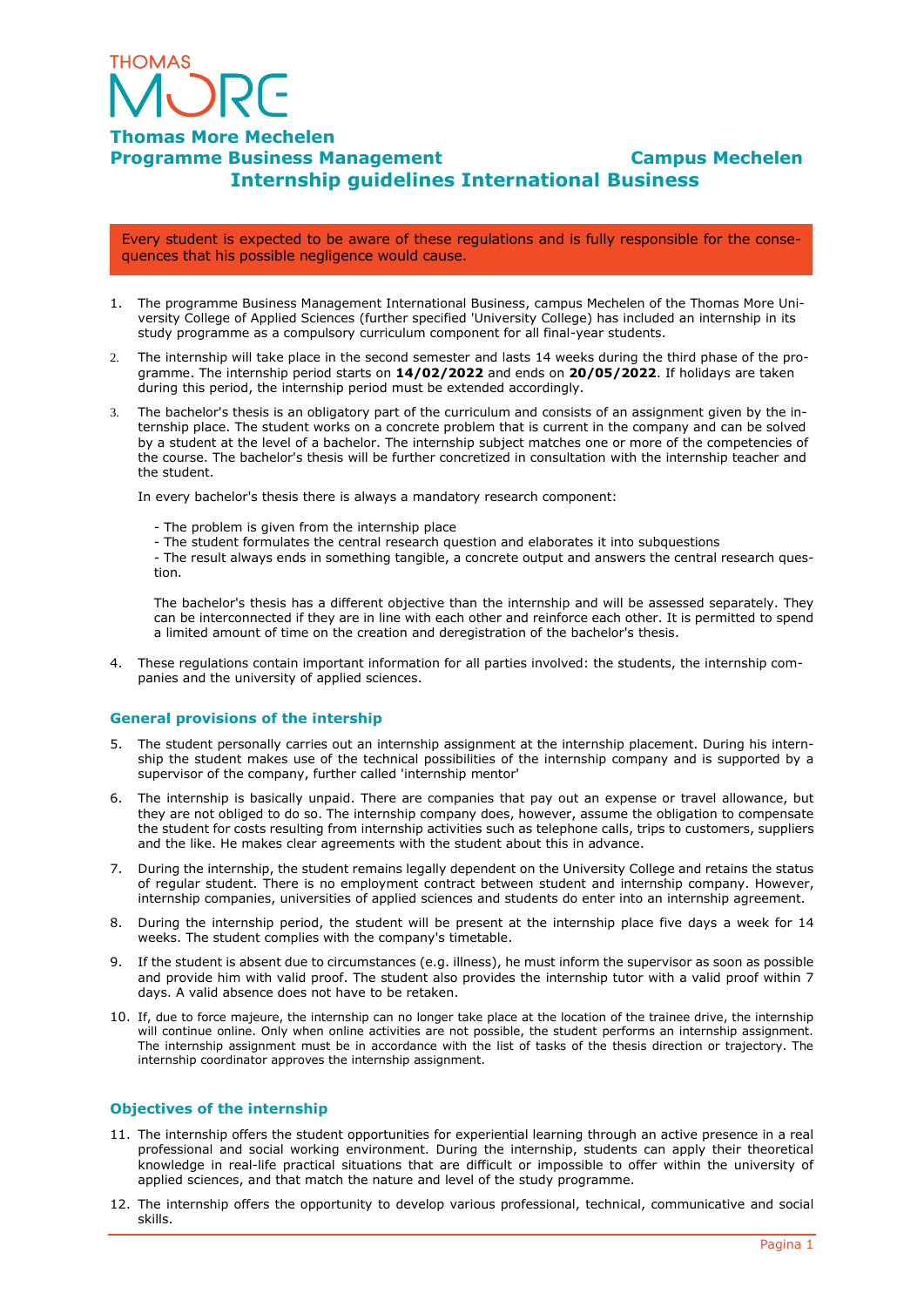## **THOMAS**

- 13. The student becomes acquainted with the internal functioning of an organization, its structure, working climate, working methods, expectations, work pace, company culture. Moreover, the student learns to situate himself within a certain organisation.
- 14. The student gets a sharper picture of his future profession and a better view of the functions that someone with his specific education can perform.
- 15. The internship promotes the development of a learning attitude within a working environment.
- 16. The traineeship provides an important reference point when applying for and finding a job.
- 17. Preferably both the internship company and the student benefit from the internship.
- 18. For the University of Applied Sciences, the organisation of work placements creates opportunities to develop good and lasting relationships with the professional field.

#### **Internship work place**

- 19. The choice of internship company is made under strict conditions. Or the student can choose an internship from the offer of internships on the internship portal (https://stages.thomasmore.be/stageportaal/Default.aspx). Or the student can choose to submit their own proposal on the internship portal.
- 20. The student must ensure that a supervisor is assigned within the company who can invest sufficient time in the supervision. The supervisor discusses the goal, subject and expectations of the internship in advance. This gives the student a good picture of the internship and allows the student to feel if it clicks with the supervisor and company.

#### **Internship application and internship agreement**

- 21. The student submits his or her preference no later than 29/10/2021. Either by submitting your own proposal on the internship portal or by indicating a preference for one of the offered internship positions.
- 22. The internship coordinator checks the preference and gives the student permission to apply. This allows the student to download his internship contract and the list of tasks and take them with him on the interview.
- 23. The student ensures that the internship agreement is signed in 2 copies, 1 copy for the internship placement, 1 copy for the student. By 26/11/2021 at the latest, the scanned, signed internship agreement and the completed list of tasks will be uploaded to the internship portal.

#### **Engagement of the University College**

- 24. The internship coordinator is responsible for the practical organisation of the internship.
- 25. Before the start of the internship, each student receives extensive information about the organization and objectives of the internship, and the nature of the internship activities.
- 26. When organizing the internships, the internship coordinator takes into account the individual wishes and suggestions of the student as much as possible.
- 27. The University College organises the internships in cooperation with companies and institutions in Belgium or abroad. The final allocation of the internship placement is done by the internship coordinator.
- 28. The University College is responsible for the internship administration.
- 29. Every student who is doing an internship will be assigned an internship teacher by the University College.
- 30. The University College insures the student against accidents (see the internship agreement). Any accident must be reported to the university immediately.
- 31. The student undertakes to behave in a deontological manner, and in particular not to divulge business secrets and other confidential information of which he would become aware. If necessary, the internship company can draw up a confidentiality statement in which is determined how the student-ent should deal with the information made available to him within the framework of his internship/bachelor's thesis.

#### **Engagement of the programme's internship coordinator**

- 32. The internship coordinator is Goedele Clybouw (goedele.clybouw@thomasmore.be).
- 33. The task of the internship coordinator includes assigning internships and internship teachers to the student, providing the necessary documents and composing the juries for the presentation and defence of the bachelor's thesis.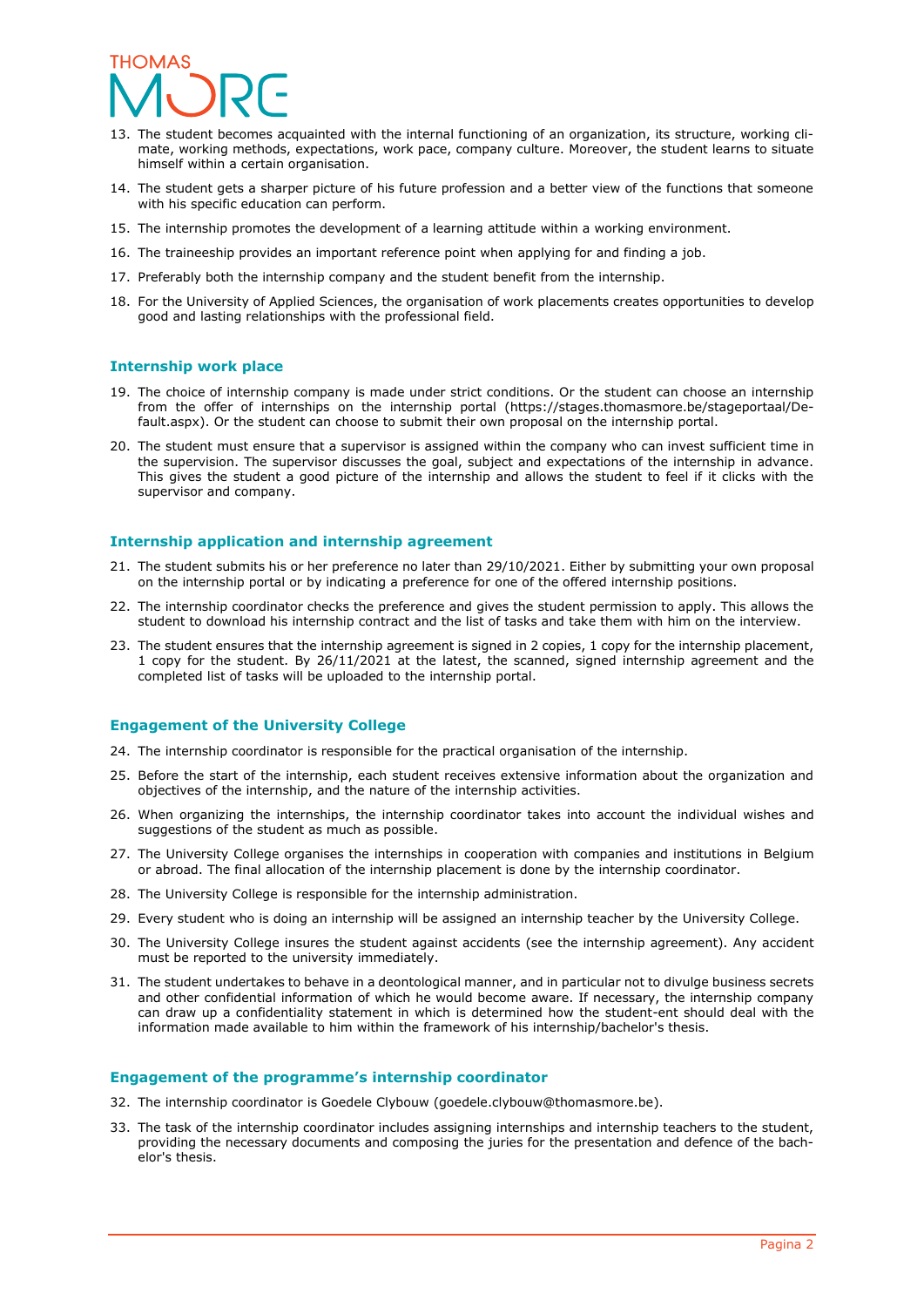## **THOMAS**

#### **Engagement of the internship teacher**

- 34. Each student is assigned an internship teacher. This is a teacher from the University College who will supervise and coach the student during his or her internship. He is also the first point of contact within the University College for the supervisor.
- 35. The internship teacher makes the necessary practical arrangements with the student before the start of the internship. He keeps in touch with the student during the internship through internship diaries. The internship teacher follows up the student via the internship diary and gives feedback to the student every fortnight.
- 36. At the start of the internship, the internship teacher contacts the internship company and informs the internship company about the evaluation procedure.
- 37. The committee "Bachelor's thesis" approves the subject of the bachelor's thesis. The internship teacher is not necessarily the subject specialist for the bachelor's thesis. For substantive guidance we count on the supervisor. If necessary, the student can counsel other subject teachers within the study programme.
- 38. The committee "Bachelor thesis" organizes a number of online feedback moments at which the internship student is expected to be present. These moments are announced through Canvas.
- 39. The internship teacher contacts the supervisor at least once (during the second half of the internship) for an online maintenance. At the request of the supervisor or the student, additional feedback moments can follow.
- 40. The internship teacher reads both the final evaluation of the supervisor and that of the student.
- 41. At the end of the internship, the internship teacher has an individual conversation with the student. Both the mid-term evaluation and the final evaluation will be discussed during this meeting.
- 42. The internship teacher evaluates the student's performance during the internship.

#### **Engagement of the student**

- 43. The student complies with the contractual and other agreements.
- 44. The student makes every effort to bring the internship assignment to a successful conclusion.
- 45. The student shows eagerness to learn and provides the appropriate motivation.
- 46. In carrying out his internship assignment, the student applies the acquired general and profession-specific competencies to the best of his ability and makes every effort to develop them further.
- 47. The student shows respect for the internship company in general and for the supervisor in particular.
- 48. The student complies with the hour and holiday regulations of the internship company and makes an effort to integrate himself in the internship environment (general attitude, clothing, use of language, punctuality, commitment, politeness, ...).
- 49. Before the start of the internship, the student makes an appointment for a personal interview with the representatives of the internship company. During that maintenance, the supervisor receives an internship folder with the internship documents: the internship agreement and the list of tasks. The student and a representative of the internship company sign the internship agreement. The student immediately returns one copy of the internship agreement and the completed list of tasks to the internship coordinator.
- 50. The student reports regularly about the course of the internship to the supervisor. He reports to the internship teacher by means of a fortnightly internship diary (cf. Appointments canvas) which he fills out on the internship portal. The student works according to the same fixed pattern in which the following questions must be answered concisely, forcefully and clearly:
	- a. What have I learned in the past week?
	- b. What tasks have I performed in the past week?
	- c. What difficulties (both substantive and social) have I encountered during the past week?
	- d. How did I solve these difficulties?
	- e. Describe in 3 words the feeling you have about the past week.
- 51. The student fills in the following forms; company and expectations, self-reflection and self-evaluation. He/she provides these to the internship teacher via the internship portal (see Appointments Canvas).
- 52. The student will work on the bachelor's thesis during the internship period. The student will ask permission concerning the subject. The student will delve into a certain problem that occurs in the sector, the internship company or in a concrete file of the internship company. The student defends his bachelor's thesis which the supervisor has read and assessed. If possible, the supervisor will be invited as a member of the jury. (see appointments on Canvas)
- 53. In case of absence, the student immediately informs his supervisor and the internship teacher. The necessary evidence, such as medical certificates are provided to the internship teacher and to the internship company. Students who are unlawfully absent may lose the status of regular student. In case of prolonged absence, the internship period will be extended.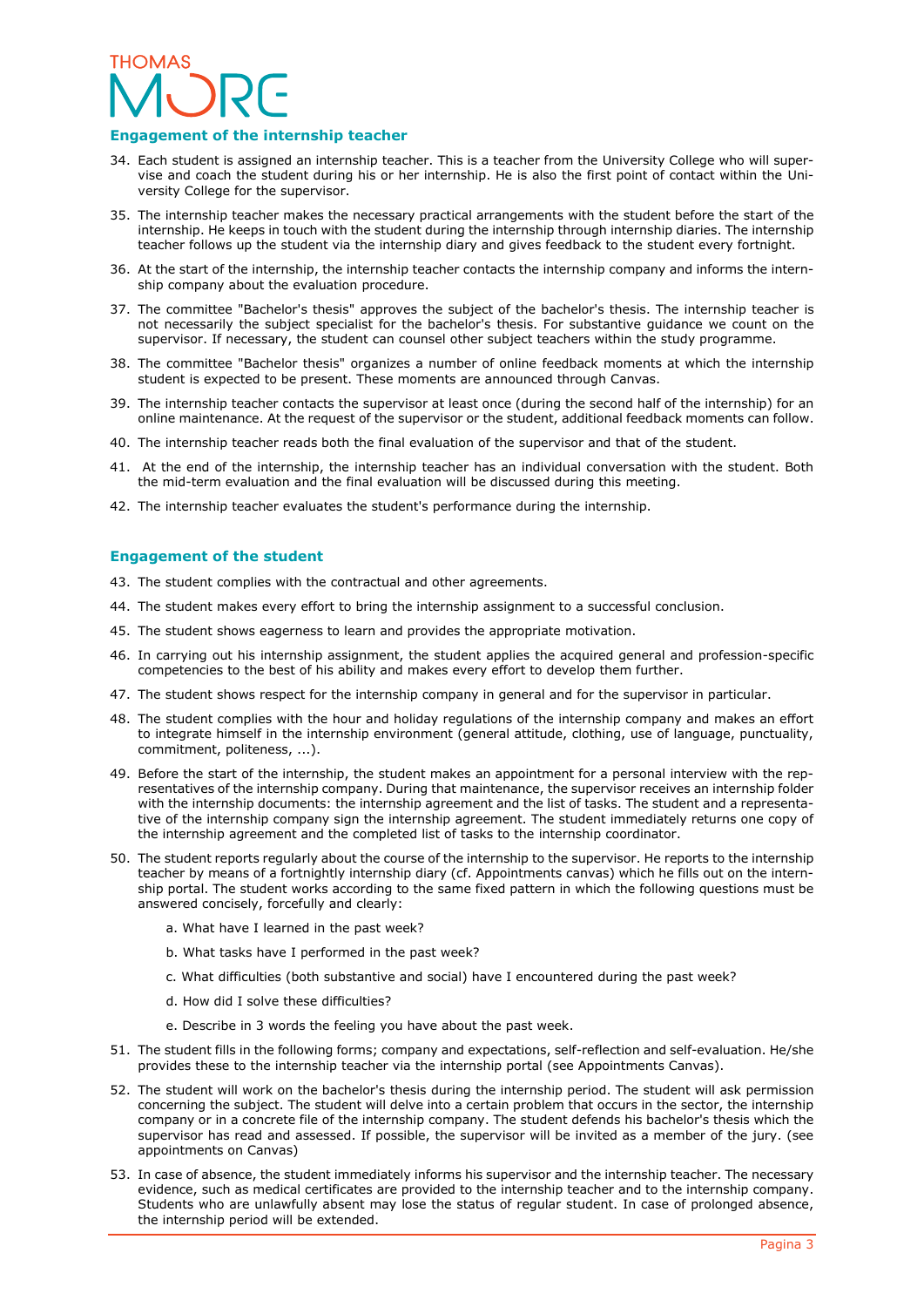

- 54. The student contributes to maintaining and promoting the good relationship between the internship company and the university of applied sciences.
- 55. In case of problems, the student informs the internship teacher immediately.

#### **Engagement of the internship company**

- 56. The internship company offers an internship that makes it possible for the student to achieve the objectives mentioned above.
- 57. The internship company provides a formal internship assignment when applying for the internship, on the basis of which the internship application can be approved. These assignments must be in line with the specific competencies of the graduation department. This list is not exhaustive and has been included at the bottom of these guidelines.
- 58. The internship company provides the necessary material facilities to complete the internship assignment at the internship site.
- 59. The internship company appoints a "supervisor": an employee who acts as a primary point of contact for the student.
- 60. The supervisor offers the student the necessary support and ensures regular follow-up of the course of the internship. He makes concrete agreements about this with the student.
- 61. The supervisor informs the internship teacher immediately in case of irregularities or problems.
- 62. After about 6 weeks, the supervisor holds a feedback moment with the student and at the end of the internship makes a final evaluation (see further 'The evaluation of the internship').
- 63. The supervisor or a colleague at the internship company offer the student substantive support for the elaboration of the Bachelor's thesis.
- 64. The supervisor or a colleague at the internship company will if possible take part in the jury that assesses the bachelor's theses.

#### **The evaluation of the internship**

- 65. The internship teacher informs the supervisor about the evaluation procedure. The necessary forms and documents are available on the online internship portal.
- 66. The supervisor does an interim evaluation after six weeks on the basis of the interim internship evaluation form. The supervisor discusses this evaluation with the student so that the student knows his level and where he can/must improve. The evaluation is done via the internship portal.
- 67. At the end of the internship, the supervisor will fill out the evaluation form via the internship portal. The supervisor assesses on the basis of the general and profession-specific competencies and the corresponding behavioural indicators of the Business Management Studies. It is very important that the supervisor also verbally explains this assessment to the student in order to increase the learning effect of the internship.
- 68. The internship teacher assesses the professional development and reflective capacity of the student on the basis of the internship visit, the final reflection, the internship diaries and the communication between internship teacher and student (professional, on time, relevant,...).
- 69. The final grade for the internship is determined by an internship evaluation committee consisting of all the internship teachers under the supervision of the internship coordinator.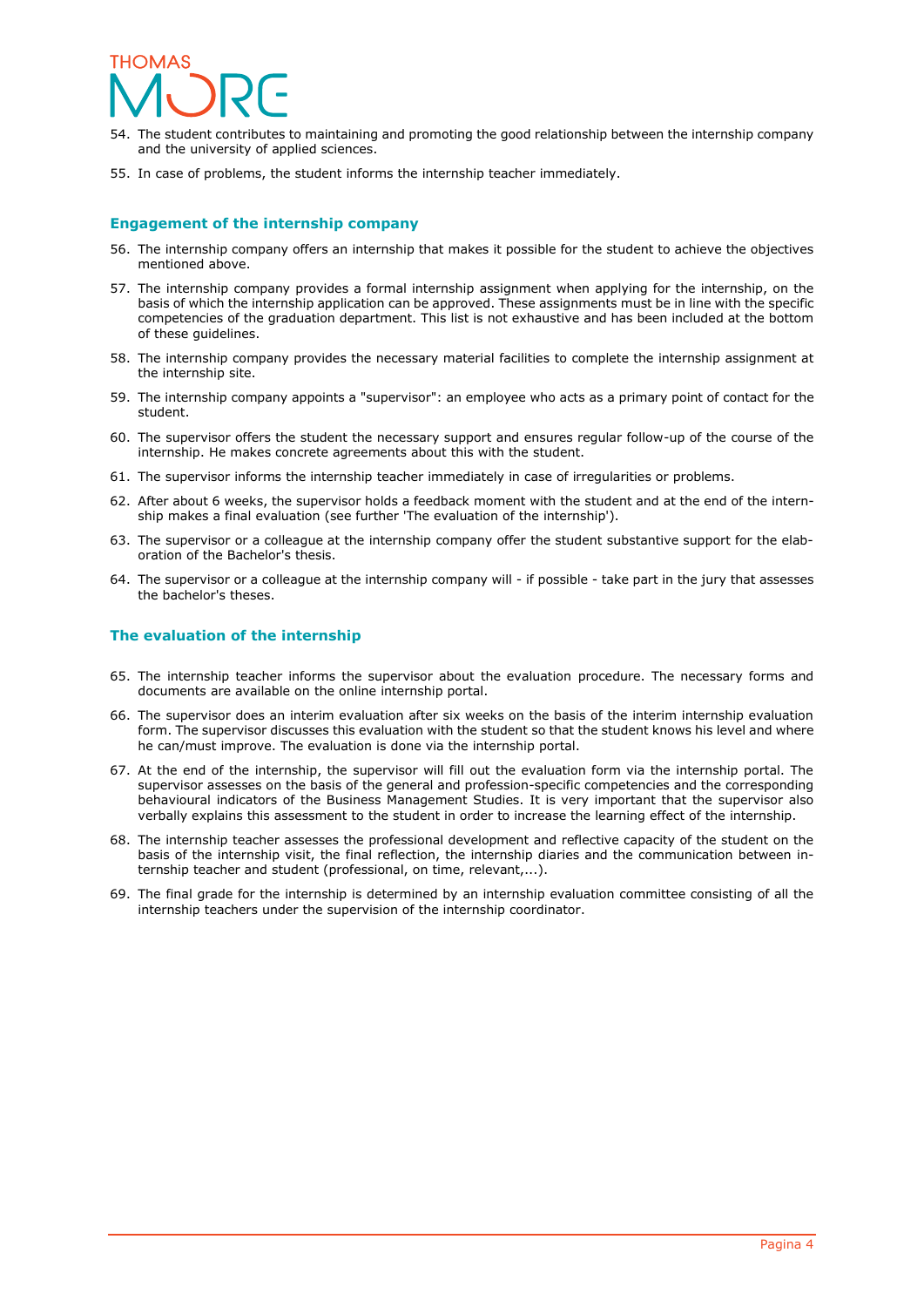

### **The internship assignments within the domain-specific learning outcomes International Business (professionspecific competences)**

Please tick which tasks students can perform in your company during the internship. The ticked assignments will have to be assessed by the internship supervisor later on.

The domain-specific learning outcomes give substance to a common set of competencies that all students are expected to acquire within the International Entrepreneurship programme.

| <b>Name Student</b> |  |
|---------------------|--|
|                     |  |

| Internship Company              |  |
|---------------------------------|--|
|                                 |  |
| Address                         |  |
|                                 |  |
| Postal Code and Municipality    |  |
|                                 |  |
| Name internship supervisor      |  |
|                                 |  |
| Telephone internship supervisor |  |
|                                 |  |
| Email internship supervisor     |  |
|                                 |  |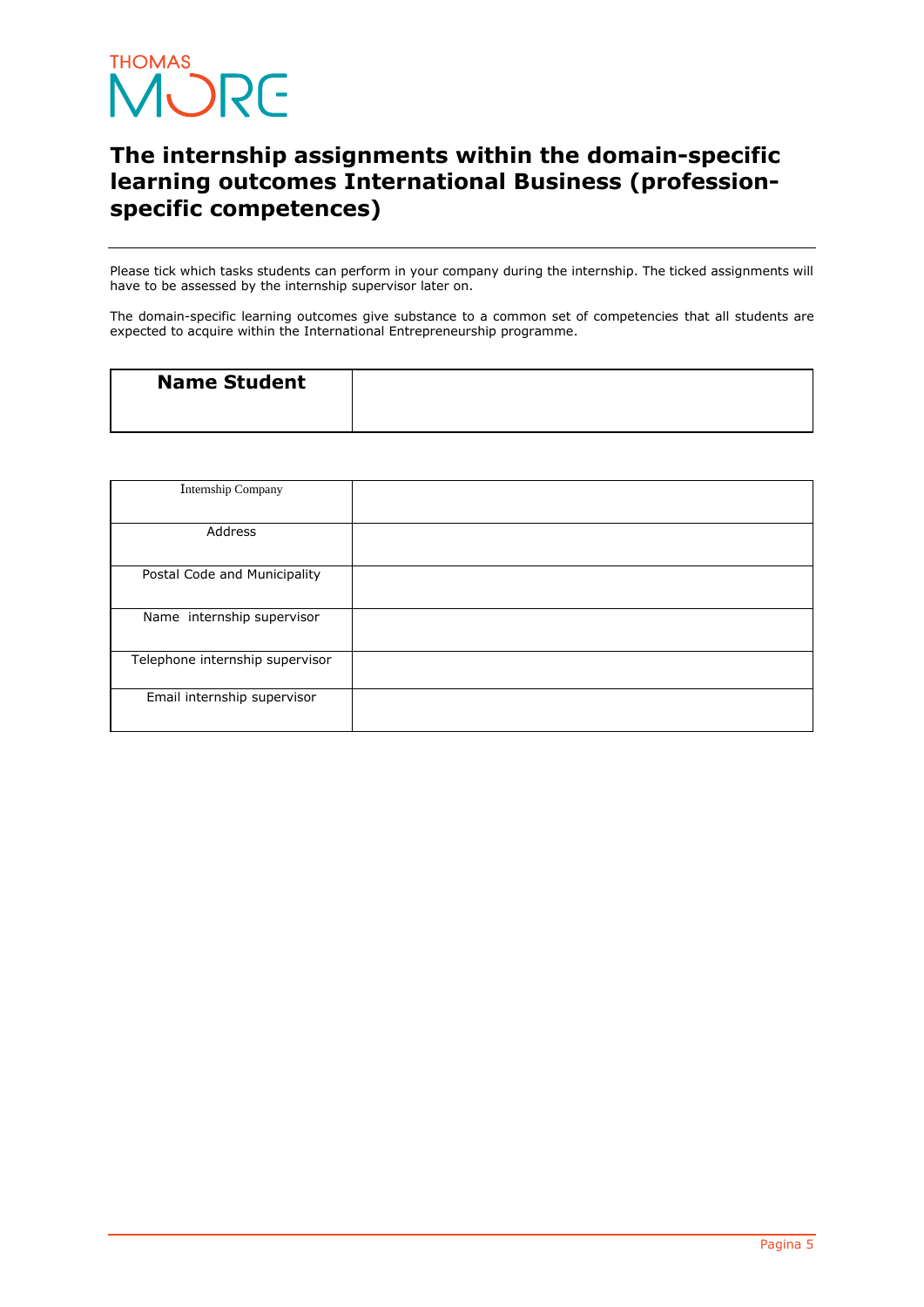

#### **Oral and written communication**

The Bachelor International Business communicates in writing and orally in a professional manner in the instruction language of the course and in at least two common company languages. 

| Oral communication: face to face, telephone and digital communication channels.                                                                                               |
|-------------------------------------------------------------------------------------------------------------------------------------------------------------------------------|
| The students requests information from customers, supplier colleagues, he solves problems, arranges<br>appointments, keeps in touch with various stakeholders of the company. |
|                                                                                                                                                                               |
| The student (actively) participates in a meeting or a discussion and expresses his own ideas clearly and<br>professionally                                                    |
| Mritten communication: The student helps to write reports (graphical reporting) and prepares presenta-<br>tions.                                                              |
| Oral and written communication in other languages: French, English                                                                                                            |
| Please specify                                                                                                                                                                |
| Other:                                                                                                                                                                        |

#### **International Business**

The Bachelor in International Business & Trade is able to map and assess the rules and trends in international entrepreneurship, as well as different approaches to international entrepreneurship, the influence of growing globalization, international trading systems and financial relations and the role of different trade organizations in international business. He/she is able to assess the impact of those trends both on his/her own activities and on the company's policy. 

| The student translates environmental trends into opportunities and threats for the organization.                                                                                                                                                                     |
|----------------------------------------------------------------------------------------------------------------------------------------------------------------------------------------------------------------------------------------------------------------------|
| The students assesses the strategic policy of a company or organisation, more specifically the student<br>defines its strategic boundaries.                                                                                                                          |
| The student contributes to a market entry strategy.                                                                                                                                                                                                                  |
| In collaboration with others, the student contributes to an optimal exploration for the company of the<br>opportunities for new and existing products/services on the market and the necessary risks associ-<br>ated with this.                                      |
| The student analyses, structures, synthesizes, interprets and presents the business information with<br>the appropriate software. The student converts the data into useful business information.                                                                    |
| The students collects, analyses and evaluates scientific and contextual quantitative and qualitative<br>data and can report on these in a professional way and formulate recommendations, he/she hereby<br>shows a critical, inquisitive attitude.                   |
| The student will conduct an extensive international study and summarises the findings in a transpar-<br>ent synopsis. Based on this, the students advises the management about the possibilities and threats<br>in the international legal and business environment. |
| The students brings the activities of the company or organisation in line with international trends.                                                                                                                                                                 |
| The student develops and maintains an international network that is essential for your tasks and for<br>the company.                                                                                                                                                 |
| Other:                                                                                                                                                                                                                                                               |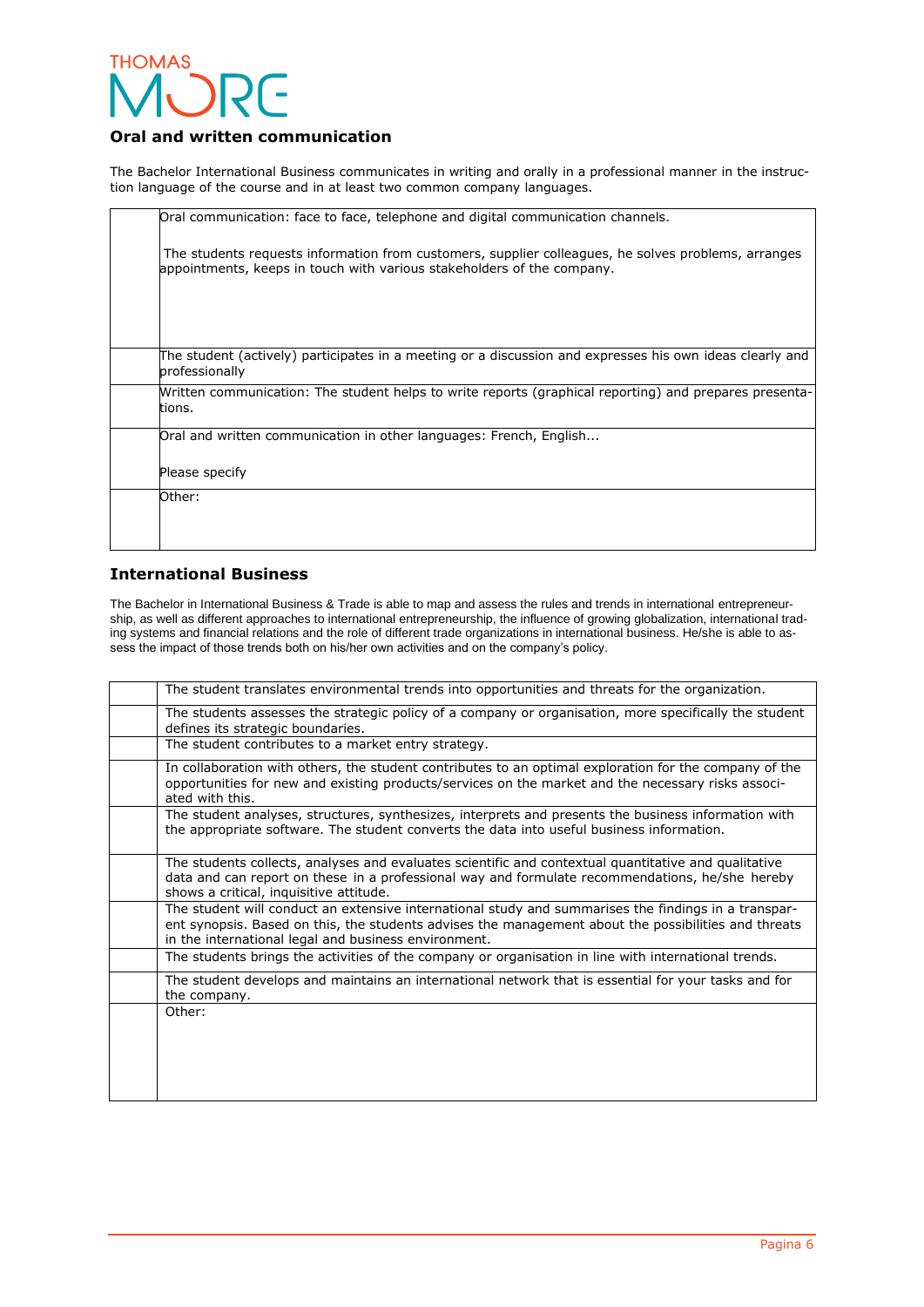

#### **International Marketing**

The Bachelor in International Business conducts a country analysis on macro, industrial and micro level. He/she produces international market surveys aimed at examining the opportunities and competition on the international market. Based on this intelligence he/she formulates market entry strategies, he/she develops an international marketing plan and implements, coordinates and controls the international marketing programme and sales programme. 

| The students helps to create, change and implement a strategic international marketing plan.                                        |
|-------------------------------------------------------------------------------------------------------------------------------------|
| The students helps with strategies for product development, pricing, distribution and international ad-<br>vertising and promotion. |
| The student helps with the development of communication tools: leaflets, brochures, website, social<br>media, mailings,             |
| Other:                                                                                                                              |
|                                                                                                                                     |
|                                                                                                                                     |
|                                                                                                                                     |

#### **Commercial policy**

The Bachelor in International Business conducts a country analysis on macro, industrial and micro level. He/she produces international market surveys aimed at examining the opportunities and competition on the international market. Based on this intelligence he/she formulates market entry strategies, he/she develops an international marketing plan and implements, coordinates and controls the international marketing programme and sales programme.

The Bachelor of International Business & Trade develops and maintains business relationships for the benefit of sales and services. He knows the necessary sales techniques and (ICT) systems for prospecting, sales, and customer relation management.

| The student performs administrative work related to commercial activities or within the international<br>work organisation                                                                    |
|-----------------------------------------------------------------------------------------------------------------------------------------------------------------------------------------------|
| The student is responsible for setting up and maintaining his/her own network for the purpose of pur-<br>chasing and sales and/or service provision (possibly with the help of a CRM system). |
| The student conducts effective sales negotiations within the framework of sustainable customer rela-<br>tions in business-to-business and business-to-consumer environments.                  |
| The student makes contact with potential customers. This includes: searching for addresses, preparing<br>the conversation, preparing sales material and telephoning or paying a visit         |
| The student drafts international sales agreements                                                                                                                                             |
| The student provides information about products (services), the company and its organisation, service<br>and delivery                                                                         |
| Other:                                                                                                                                                                                        |
|                                                                                                                                                                                               |
|                                                                                                                                                                                               |
|                                                                                                                                                                                               |

#### **International finance & accounting**

The Bachelor in International Business makes a variety of cost and revenue calculations and integrates this information to support decision making and budget planning. He/she makes a contribution to and gives an assessment of the annual reports. He/she outlines the differences between various external reporting standards. He/she judges investment opportunities, contributes to the assessment of long-term and short-term debts and active capital, and offers assistance in the management of financial risks.

| The student makes cost and income calculations.                                                                                                                                                                        |
|------------------------------------------------------------------------------------------------------------------------------------------------------------------------------------------------------------------------|
| The student describes and understands the consequences of various risks inherent in international en-<br>trepreneurship.                                                                                               |
| The student contributes to the management of a multinational organisation through the integrated ap-<br>plication of business accounting, management accounting, financial management and other relevant as-<br>pects. |
| The student evaluates investment opportunities.                                                                                                                                                                        |
| The student investigates commercial and financial risks.                                                                                                                                                               |
| The student assesses long and short term debts, equity                                                                                                                                                                 |
| Other:                                                                                                                                                                                                                 |